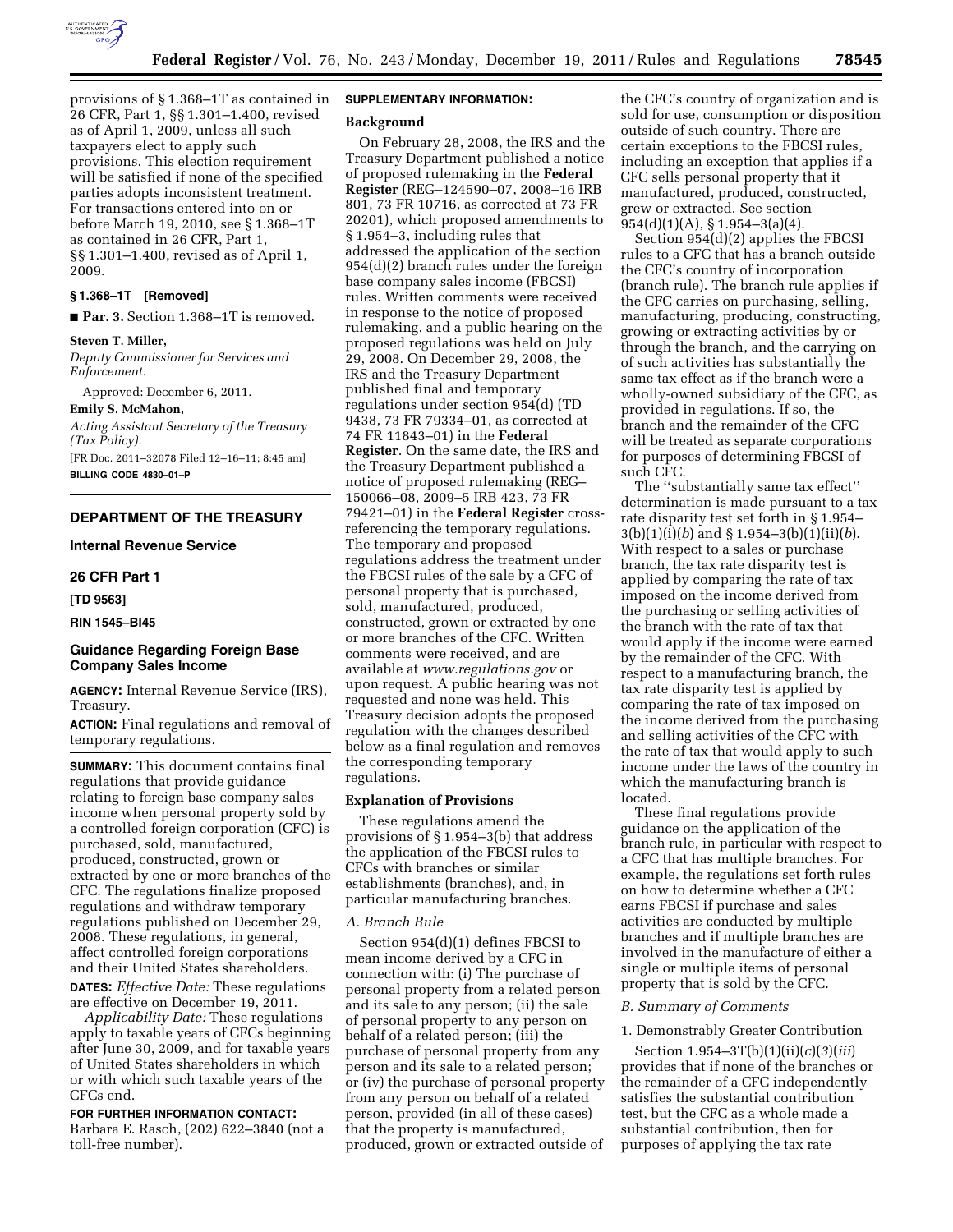disparity test, the location of manufacture, production or construction is the ''tested manufacturing location'' unless the ''tested sales location'' provided a ''demonstrably greater'' contribution. Comments were received seeking clarification on the meaning of the word ''demonstrably'' and expressing concern that it could be interpreted to provide an evidentiary rule regarding the standard of proof required with respect to the determination of the location of manufacture of an item pursuant to § 1.954–3T(b)(1)(ii)(*c*)(*3*)(*iii*). The IRS and the Treasury Department did not intend the word ''demonstrably'' to refer to an elevated standard of proof. In order to eliminate uncertainty, the word ''demonstrably'' has been deleted from § 1.954–3(b)(1)(ii)(*c*)(*3*)(*iii*).

## 2. Grouping of Branches

Comments sought clarification of the rule in § 1.954–3T(b)(2)(ii)(*a*) that generally provides for the grouping of branches that do not have tax rate disparity with a purchasing or selling branch, or with the remainder of the CFC treated as purchasing or selling on behalf of a manufacturing branch. This grouping rule applies for purposes of  $$1.954-3T(b)(2)(ii)$ , which sets forth the rules that apply after it has been determined that a branch and the remainder of a CFC will be treated as separate corporations. Comments suggested that this grouping rule could be interpreted to group not only the activities of the branches but also the income of those branches and recommended that the rule be clarified by specifically stating that the rule groups the ''activities'' of the relevant branches.

The rules in  $\S 1.954 - 3T(b)(2)(ii)$  apply to determine whether the income of a branch or remainder of a CFC is FBCSI rather than to determine the amount of the income of the branch or remainder of the CFC. The purpose of this grouping rule is to allow a CFC to aggregate the activities of branches that do not have tax rate disparity with a sales or purchasing branch (or remainder) when applying the separate corporation analysis to determine whether the sales income of the sales or purchase branch (or remainder) is FBCSI. § 1.954–3(b)(1)(ii)(*c*)(*3*)(*v*), *Example 1.* The IRS and the Treasury Department believe that the grouping rule in § 1.954–3T(b)(2)(ii)(*a*) properly aggregates the activities of the relevant branches (or remainder). However, for clarity, the phrase ''the activities of'' was added to § 1.954–3(b)(2)(ii)(*a*).

*C. Deletion of § 1.954–3(b)(2)(ii)(d)* 

The final regulations delete paragraph (*d*) of § 1.954–3(b)(2)(ii), which provided that income that is FBCSI as a result of the application of § 1.954– 3(b)(1)(i) (purchasing or selling branch rules) is not again classified as FBCSI as a result of the application of § 1.954– 3(b)(1)(ii) (manufacturing branch rules). This paragraph is no longer needed as a result of the addition of the rule in  $§ 1.954-3(b)(1)(ii)(c)(1)$ , which provides that if one or more sales or purchasing branches are used in addition to a manufacturing branch, then only the manufacturing branch rules apply.

# *D. Future Guidance*

The IRS and the Treasury Department continue to study additional FBCSI issues, and are considering whether to issue additional guidance, including guidance regarding when a branch should be treated as a separate corporation under section 954(d)(2), and the scope of, and relationship between, FBCSI and foreign base company services income. The IRS and the Treasury Department welcome comments on these issues.

### **Special Analyses**

It has been determined that this Treasury decision is not a significant regulatory action as defined in Executive Order 12866; therefore, a regulatory assessment is not required. It also has been determined that section 553(b) of the Administrative Procedure Act (5 U.S.C. chapter 5) does not apply to these regulations. In addition, the Regulatory Flexibility Act (5 U.S.C. chapter 6) does not apply because the regulations do not impose a collection of information on small entities. Pursuant to section 7805(f) of the Code, the notice of proposed rulemaking that preceded these final and temporary regulations was submitted to the Chief Counsel for Advocacy of the Small Business Administration for comment on its impact on small business.

### **Drafting Information**

The principal author of these regulations is Barbara E. Rasch of the Office of Associate Chief Counsel (International). However, other personnel from the IRS and the Treasury Department participated in their development.

# **List of Subjects in 26 CFR Part 1**

Income taxes, Reporting and recordkeeping requirements.

# **Adoption of Amendments to the Regulations**

Accordingly, 26 CFR part 1 is amended as follows:

# **PART 1—INCOME TAXES**

■ **Paragraph 1.** The authority citation for 26 CFR part 1 continues to read in part as follows:

**Authority:** 26 U.S.C. 7805 \* \* \*.

■ Par. 2. Section 1.954-3 is amended by:

- $\blacksquare$  1. Revising paragraphs (b)(1)(i)(c),
- $(b)(1)(ii)(a)$ , and  $(b)(1)(ii)(c)$ .
- 2. Revising paragraphs (b)(2)(i)(*b*),
- $(b)(2)(ii)(a)$ , and  $(b)(2)(ii)(b)$ .
- 3. Removing and reserving paragraph (b)(2)(ii)(*d*).
- 4. Revising paragraph (b)(2)(ii)(*e*).
- 5. Revising paragraph (b)(4)
- introductory text.

■ 6. Revising *Example 3* in paragraph  $(b)(4)$ .

- 7. Adding *Examples 8* and *9* in paragraph (b)(4).
- 8. Revising paragraphs (c) and (d). The revisions and additions read as follows:

## **§ 1.954–3 Foreign base company sales income.**

- \* \* \* \* \*
	- (b) \* \* \*
	- (1) \* \* \*
	- (i) \* \* \*

(*c*) *Use of more than one branch.* If a controlled foreign corporation carries on purchasing or selling activities by or through more than one branch or similar establishment located outside the country under the laws of which such corporation is created or organized, then paragraph (b)(1)(i)(*b*) of this section shall be applied separately to the income derived by each such branch or similar establishment (by treating such purchasing or selling branch or similar establishment as if it were the only branch or similar establishment of the controlled foreign corporation and as if any such other branches or similar establishments were separate corporations) in determining whether the use of such branch or similar establishment has substantially the same tax effect as if such branch or similar establishment were a wholly owned subsidiary corporation of the controlled foreign corporation. See paragraph  $(b)(1)(ii)(c)(1)$  of this section for rules applicable to a controlled foreign corporation that carries on purchase or sales activities by or through one or more branches or similar establishments in addition to carrying on manufacturing activities by or through one or more branches or similar establishments.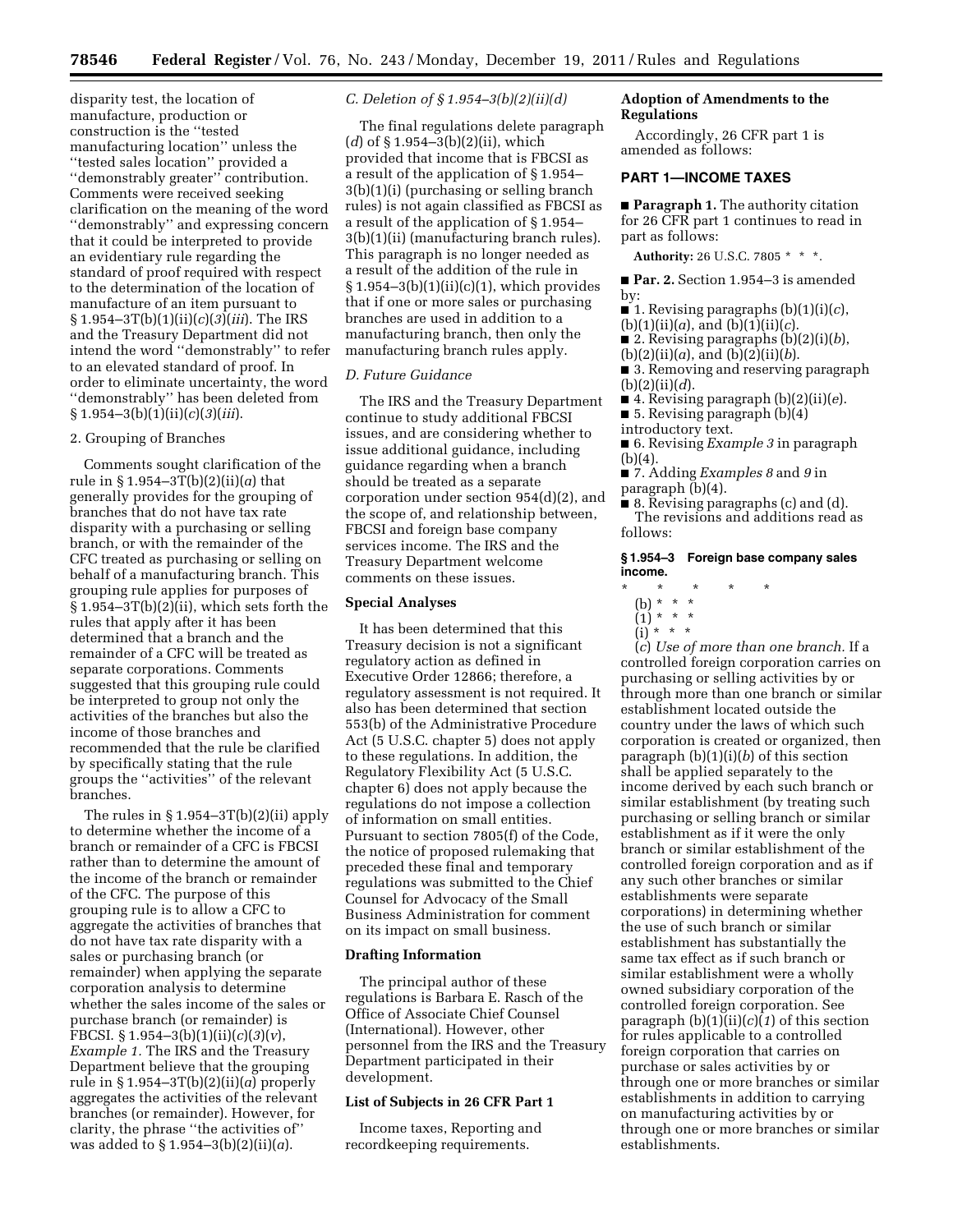(ii) *Manufacturing branch*—(*a*) *In general.* If a controlled foreign corporation carries on manufacturing, producing, constructing, growing, or extracting activities by or through a branch or similar establishment located outside the country under the laws of which such corporation is created or organized and the use of the branch or similar establishment for such activities with respect to personal property purchased or sold by or through the remainder of the controlled foreign corporation has substantially the same tax effect as if the branch or similar establishment were a wholly owned subsidiary corporation of such controlled foreign corporation, the branch or similar establishment and the remainder of the controlled foreign corporation will be treated as separate corporations for purposes of determining the foreign base company sales income of such corporation. See section 954(d)(2). The provisions of this paragraph (b)(1)(ii) will apply only if the controlled foreign corporation (including any branches or similar establishments of such controlled foreign corporation) manufactures, produces, or constructs such personal property within the meaning of paragraph (a)(4)(i) of this section, or carries on growing or extracting activities with respect to such personal property.

\* \* \* \* \*

(*c*) *Use of more than one branch*—(*1*) *Use of one or more sales or purchase branches in addition to a manufacturing branch.* If, with respect to personal property manufactured, produced, constructed, grown, or extracted by or through a branch or similar establishment located outside the country under the laws of which the controlled foreign corporation is created or organized, purchasing or selling activities are carried on by or through more than one branch or similar establishment, or by or through one or more branches or similar establishments located outside such country, of such corporation, then paragraph (b)(1)(ii)(*b*) of this section shall be applied separately to the income derived by each such purchasing or selling branch or similar establishment (by treating such purchasing or selling branch or similar establishment as though it alone were the remainder of the controlled foreign corporation) for purposes of determining whether the use of such manufacturing, producing, constructing, growing, or extracting branch or similar establishment has substantially the same tax effect as if such branch or similar establishment were a wholly

owned subsidiary corporation of the controlled foreign corporation. If this rule applies, the sales or purchase branch rules contained in paragraph (b)(1)(i) of this section do not apply. The application of this paragraph  $(b)(1)(ii)(c)(1)$  is illustrated by the following example:

*Example. All activities of controlled foreign corporation conducted through sales branches and manufacturing branch.* (i) *Facts.* FS, a controlled foreign corporation organized under the laws of country M, operates three branches. Branch A, located in country A, manufactures Product X under the principles of paragraph (a)(4)(i) of this section. Branch B, located in Country B, sells Product X manufactured by Branch A to customers for use outside of Country B. Branch C, located in Country C sells Product X manufactured by Branch A to customers for use outside of Country C. FS does not conduct any manufacturing or selling activities apart from the activities of Branches A, B and C. Country M imposes an effective rate of tax on sales income of 0%. Country A imposes an effective rate of tax on sales income of 20%. Country B imposes an effective rate of tax on sales income of 20%. Country C imposes an effective rate of tax on sales income of 18%.

(ii) *Result.* Pursuant to this paragraph (b)(1)(ii)(*c*)(*1*), paragraph (b)(1)(ii)(*b*) of this section is applied to the sales income derived by Branch B by treating Branch B as though it alone were the remainder of the controlled foreign corporation. The use of Branch B does not have the same tax effect as if Branch B were a wholly owned subsidiary of FS because the tax rate applicable to the income allocated to Branch B under paragraph  $(b)(1)(ii)(b)$  of this section  $(20\%)$  is not less than 90% of, and at least 5 percentage points less than, the effective rate of tax which would apply to such income under the laws of Country A (20%), the country in which Branch A is located. In addition, paragraph (b)(1)(ii)(*b*) of this section is applied separately to the sales income derived by Branch C by treating Branch C as though it alone were the remainder of the controlled foreign corporation. The use of Branch C does not have the same tax effect as if Branch C were a wholly owned subsidiary of FS because the tax rate applicable to the income allocated to Branch C under paragraph  $(b)(1)(ii)(b)$  of this section  $(18%)$  is not less than 90% of, and at least 5 percentage points less than, the effective rate of tax which would apply to such income under the laws of Country A (20%), the country in which Branch A is located. Pursuant to this paragraph  $(b)(1)(ii)(c)(1)$ , the rules under paragraph (b)(1)(i) of this section for determining whether a sales or purchase branch is treated as a separate corporation from the remainder of the controlled foreign corporation do not apply.

(*2*) *Use of more than one branch to manufacture, produce, construct, grow, or extract separate items of personal property.* If a controlled foreign corporation carries on manufacturing, producing, constructing, growing, or

extracting activities with respect to separate items of personal property by or through more than one branch or similar establishment located outside the country under the laws of which such corporation is created or organized, then paragraphs (b)(1)(ii)(*b*) and (*c*) of this section will be applied separately to each such branch or similar establishment (by treating such manufacturing branch or similar establishment as if it were the only such branch or similar establishment of the controlled foreign corporation and as if any other such branches or similar establishments were separate corporations) for purposes of determining whether the use of such branch or similar establishment has substantially the same tax effect as if such branch or similar establishment were a wholly owned subsidiary corporation of the controlled foreign corporation. The application of this paragraph  $(b)(1)(ii)(c)(2)$  is illustrated by the following example:

*Example. Multiple branches that satisfy paragraph*  $(a)(4)(i)$ *.* (i) *Facts.* FS is a controlled foreign corporation organized in Country M. FS operates two branches, Branch A and Branch B located in Country A and Country B, respectively. Branch A and Branch B each manufacture separate items of personal property (Product X and Product Y, respectively) within the meaning of paragraph (a)(4)(ii) or (iii) of this section. Raw materials used in the manufacture of Product X and Product Y are purchased by FS from an unrelated person. FS engages in activities in Country M to sell Product X and Product Y to a related person for use, disposition or consumption outside of Country M. Employees of FS located in Country M perform only sales functions. The effective rate of tax imposed in Country M on the income from the sales of Product X and Product Y is 10%. Country A imposes an effective rate of tax on sales income of 20%. Country B imposes an effective rate of tax on sales income of 12%.

(ii) *Result.* Pursuant to this paragraph  $(b)(1)(ii)(c)(2)$ , paragraph  $(b)(1)(ii)(b)$  of this section is applied separately to Branch A and Branch B with respect to the sales income of FS attributable to Product X (manufactured by Branch A) and Product Y (manufactured by Branch B). Because the effective rate of tax on FS's sales income from the sale of Product X in Country M (10%) is less than 90% of, and at least 5 percentage points less than, the effective rate of tax that would apply to such income in the country in which Branch A is located (20%), the use of Branch A to manufacture Product X has substantially the same tax effect as if Branch A were a wholly owned subsidiary corporation of FS. Because the effective rate of tax on FS's sales income from the sale of Product Y in Country M (10%) is not less than 90% of, and at least 5 percentage points less than, the effective rate of tax that would apply to such income in the country in which Branch B is located (12%), the use of Branch B to manufacture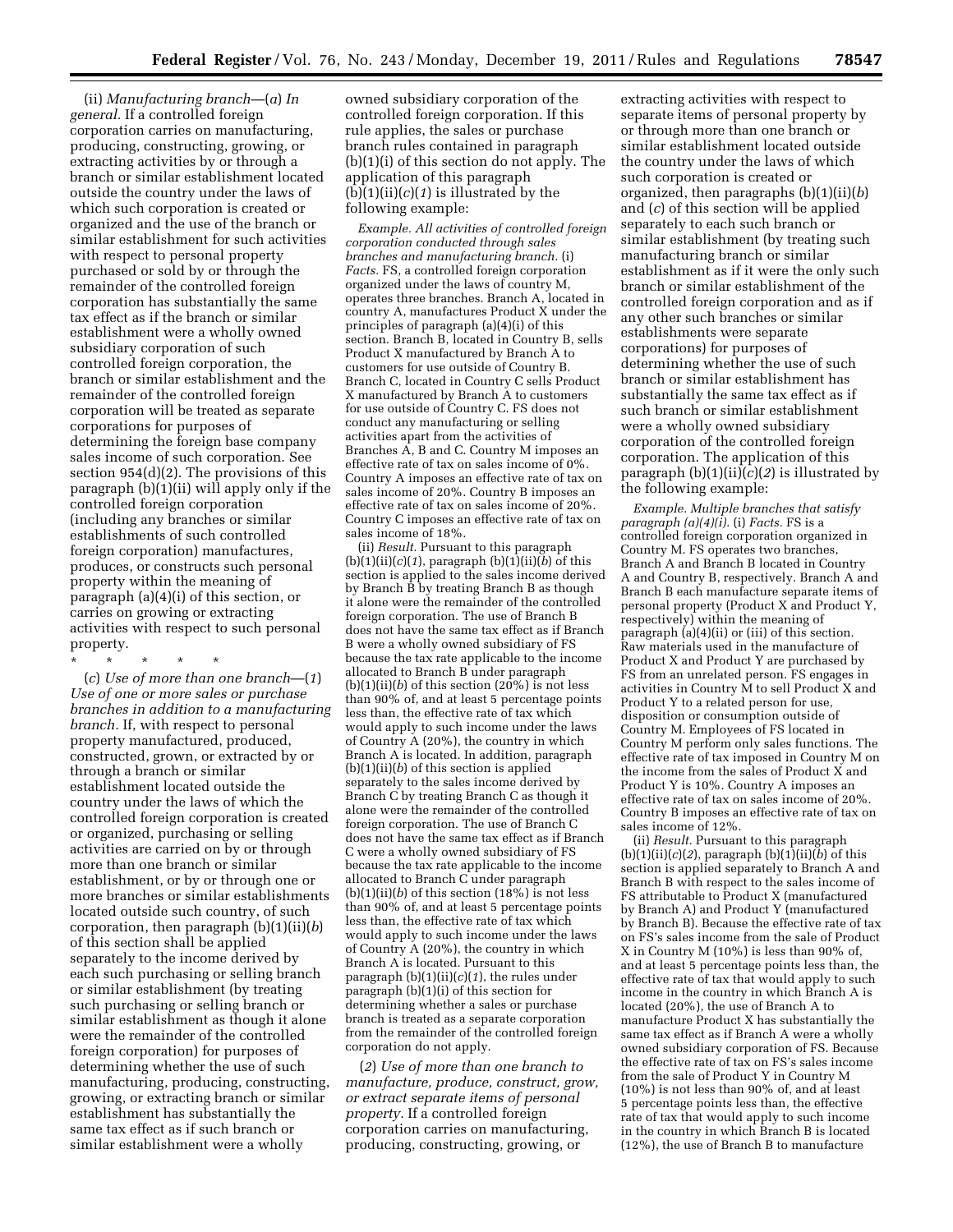Product Y does not have substantially the same tax effect as if Branch B were a wholly owned subsidiary corporation of FS. Consequently, only Branch A is treated as a separate corporation apart from the remainder of FS for purposes of determining foreign base company sales income from the sales of Product X.

(*3*) *Use of more than one manufacturing branch, or one or more manufacturing branches and the remainder of the controlled foreign corporation, to manufacture, produce, or construct the same item of personal property*—(*i*) *In general.* This paragraph  $(b)(1)(ii)(c)(3)$  applies to determine the location of manufacture, production, or construction of personal property for purposes of applying paragraph  $(b)(1)(i)(b)$  or  $(b)(1)(ii)(b)$  of this section where more than one branch or similar establishment of a controlled foreign corporation, or one or more branches or similar establishments of a controlled foreign corporation and the remainder of the controlled foreign corporation, each engage in manufacturing, producing, or constructing activities with respect to the same item of personal property which is then sold by the controlled foreign corporation. This paragraph (b)(1)(ii)(*c*)(*3*) is applied separately with respect to the income derived by each purchasing or selling branch or similar establishment or purchasing or selling remainder of the controlled foreign corporation as provided under paragraphs (b)(1)(i) and (b)(1)(ii) of this section. The location of manufacture, production, or construction is determined under paragraph  $(b)(1)(ii)(c)(3)(ii)$  of this section if one or more branches or similar establishments or the remainder of the controlled foreign corporation independently satisfies paragraph (a)(4)(i) of this section with respect to an item of personal property. The location of manufacture, production, or construction is determined under paragraph (b)(1)(ii)(*c*)(*3*)(*iii*) of this section if none of the branches or similar establishments or the remainder of the controlled foreign corporation independently satisfies paragraph (a)(4)(i) of this section with respect to an item of personal property, but the controlled foreign corporation as a whole makes a substantial contribution to the manufacture, production or construction of that property within the meaning of paragraph (a)(4)(iv) of this section. For purposes of this paragraph  $(b)(1)(ii)(c)(3)$ , the location of any activity with respect to the manufacture, production, or construction of an item of personal property is determined under paragraph (b)(1)(ii)(*c*)(*3*)(*iv*) of this section. For purposes of this

paragraph (b)(1)(ii)(*c*)(*3*), if multiple branches or similar establishments are located in a single jurisdiction, then the activities of those branches will be aggregated for purposes of determining whether a branch or remainder of the controlled foreign corporation satisfies paragraph (a)(4)(i) of this section.

(*ii*) *Manufacture, production, or construction in one or more locations.* If only one branch or similar establishment or only the remainder of a controlled foreign corporation independently satisfies paragraph (a)(4)(i) of this section with respect to an item of personal property, then that branch or similar establishment or the remainder of the controlled foreign corporation will be the location of manufacture, production, or construction of that property for purposes of applying paragraph  $(b)(1)(i)(b)$  or  $(b)(1)(ii)(b)$  of this section to the income from the sale of that property. See paragraph (b)(1)(ii)(*c*)(*3*)(*v*) *Example 1* of this section. If more than one branch or similar establishment or one or more branches or similar establishments and the remainder of the controlled foreign corporation, each independently satisfy paragraph (a)(4)(i) of this section with respect to an item of personal property, then the location of manufacture, production, or construction of that property for purposes of applying paragraph  $(b)(1)(i)(b)$  or  $(b)(1)(ii)(b)$  of this section will be the location of that branch or similar establishment or the jurisdiction under the laws of which the remainder of the controlled foreign corporation is organized that satisfies paragraph (a)(4)(i) of this section and that would, after applying paragraph (b)(1)(ii)(*b*) of this section to such branch or similar establishment or paragraph (b)(1)(i)(*b*) of this section to the remainder of the controlled foreign corporation, impose the lowest effective rate of tax on the income allocated to such branch or the remainder of the controlled foreign corporation under such section (that is, either paragraph (b)(1)(i)(*b*) or (b)(1)(ii)(*b*) of this section). See paragraph (b)(1)(ii)(*c*)(*3*)(*v*) *Example 2* of this section.

(*iii*) *No location independently satisfies manufacturing test.* If no branch or similar establishment or the remainder of the controlled foreign corporation independently satisfies paragraph (a)(4)(i) of this section with respect to an item of personal property but the controlled foreign corporation as a whole makes a substantial contribution to the manufacture, production, or construction of that property within the meaning of paragraph (a)(4)(iv) of this section, then

for purposes of applying paragraph  $(b)(1)(i)(b)$  or  $(b)(1)(ii)(b)$  of this section, the location of manufacture, production, or construction with respect to the income derived by a purchasing or selling branch or similar establishment or the purchasing or selling remainder of the controlled foreign corporation in connection with the purchase or sale of that property will be the ''tested manufacturing location'' unless the ''tested sales location'' provides a greater contribution to the manufacture, production, or construction of the property. The tested manufacturing location is the location of any branch or similar establishment or remainder of the controlled foreign corporation that contributes to the manufacture, production, or construction of the personal property, if any, that would, after applying paragraph (b)(1)(ii)(*b*) of this section to such branch or similar establishment or paragraph (b)(1)(i)(*b*) of this section to the remainder of the controlled foreign corporation, be treated as a separate corporation and would impose the lowest effective rate of tax on the income allocated to such branch or similar establishment or to the remainder of the controlled foreign corporation under such section (that is, either paragraph (b)(1)(i)(*b*) or (b)(1)(ii)(*b*) of this section). The tested sales location is the location of the purchasing or selling branch or similar establishment or the remainder of the controlled foreign corporation by or through which the purchasing or selling activities are carried on with respect to the personal property. For purposes of this paragraph  $(b)(1)(ii)(c)(3)(iii)$ , the contribution to the manufacture, production, or construction of the personal property by the tested sales location will be deemed to include the activities of any branch or similar establishment or remainder of the controlled foreign corporation that would not be treated as a corporation separate from the tested sales location after the application of paragraph  $(b)(1)(i)(b)$  or  $(b)(1)(ii)(b)$  of this section. For purposes of this paragraph  $(b)(1)(ii)(c)(3)(iii)$ , the contribution of the tested manufacturing location to the manufacture, production, or construction of the personal property will be deemed to include any activities of any branch or similar establishment or remainder of the controlled foreign corporation that would be treated as a corporation separate from the tested sales location after the application of paragraph  $(b)(1)(i)(b)$  or  $(b)(1)(ii)(b)$  of this section. Whether the tested sales location provides a greater contribution to the manufacture, production, or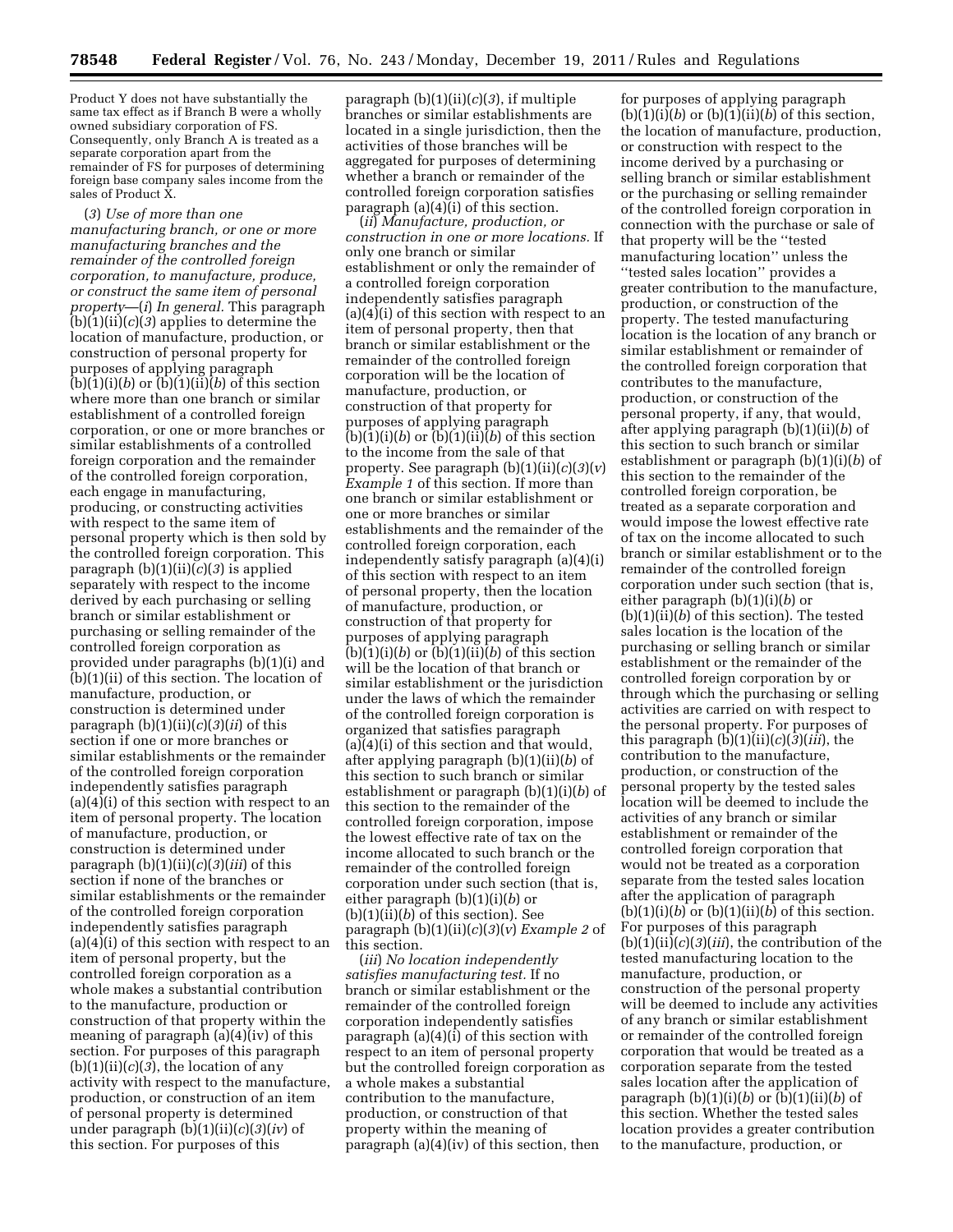construction of the personal property is determined by weighing the relative contributions to the manufacture, production, or construction of that property by the tested sales location and the tested manufacturing location under the facts and circumstances test provided in paragraph (a)(4)(iv) of this section. See paragraph (b)(1)(ii)(*c*)(*3*)(*v*) *Examples 3, 4, 5,* and *6* of this section. If the tested sales location provides a greater contribution to the manufacture, production, or construction of the personal property than the tested manufacturing location or if there is no tested manufacturing location, then the tested sales location is the location of manufacture, production, or construction of that property and the rules of paragraphs (b)(1)(i)(*a*) and  $(b)(1)(ii)(a)$  of this section will not apply with respect to the income derived by the tested sales location in connection with the purchase or sale of that property and the use of that purchasing or selling branch or similar establishment or the purchasing or selling remainder will not result in a branch being treated as a separate corporation for purposes of paragraph (b)(2)(ii) of this section.

(*iv*) *Location of activity.* For purposes of paragraph (b)(1)(ii)(*c*)(*3*) of this section, the location of any activity with respect to the manufacture, production, or construction of an item of personal property is the location where the employees of the controlled foreign corporation perform such activity. For example, the location of any activity concerning intellectual property is determined based on where employees of the controlled foreign corporation develop or direct the use or development of the intellectual property, not on the formal assignment of that intellectual property.

(*v*) *Examples.* The following examples illustrate the application of this paragraph (b)(1)(ii)(*c*)(*3*):

*Example 1. Multiple branches contribute to the manufacture of a single product only one branch satisfies paragraph (a)(4)(i).* (i) *Facts.*  FS is a controlled foreign corporation organized in Country M. FS operates three branches, Branch A, Branch B, and Branch C, located respectively in Country A, Country B, and Country C. Branch A, Branch B, and Branch C each performs different manufacturing activities with respect to the manufacture of Product X. Branch A, through the activities of employees of FS located in Country A, designs Product X. Branch B, through the activities of employees of FS located in Country B, provides quality control and oversight and direction. Branch C, through the activities of employees of FS located in Country C, manufactures Product X (within the meaning of paragraph (a)(4)(ii) or (a)(4)(iii) of this section) using the designs

developed by Branch A and under the oversight of the quality control personnel of Branch B. The activities of Branch A and Branch B do not independently satisfy paragraph (a)(4)(i) of this section. Employees of FS located in Country M purchase the raw materials used in the manufacture of Product X from a related person and control the workin-process and finished goods throughout the manufacturing process. Employees of FS located in Country M also manage the manufacturing costs and capacities related to Product X. Further, employees of FS located in Country M oversee the coordination between the branches. The activities of the remainder of FS in Country M do not independently satisfy paragraph (a)(4)(i) of this section. Employees of FS located in Country M sell Product X to unrelated persons for use outside of Country M. The sales income from the sale of Product X is taxed in Country M at an effective rate of tax of 10%. Country C imposes an effective rate of tax of 20% on sales income.

(ii) *Result.* Country C is the location of manufacture for purposes of applying paragraph  $(b)(1)(ii)(\bar{b})$  of this section because only the activities of Branch C independently satisfy paragraph (a)(4)(i) of this section. The use of Branch C has substantially the same tax effect as if Branch C were a wholly owned subsidiary corporation of FS because the effective rate of tax on the sales income (10%) is less than 90% of, and at least 5 percentage points less than, the effective rate of tax that would apply to such income in the country in which Branch C is located (20%). Therefore, sales of Product X by the remainder of FS are treated as sales on behalf of Branch C. In determining whether the remainder of FS will qualify for the manufacturing exception under paragraph  $(a)(4)(iv)$  of this section, the activities of FS will include the activities of Branch A or Branch B, respectively, if each of those branches would not be treated as a separate corporation under paragraph (b)(1)(ii)(*b*) of this section, if that paragraph were applied independently to each of Branch A and Branch B. See paragraph (b)(2)(ii)(*a*) of this section.

*Example 2. Multiple branches satisfy paragraph (a)(4)(i) with respect to the same product sold by the controlled foreign corporation.* (i) *Facts.* Assume the same facts as in *Example 1,* except for the following. In addition to the design of Product X, Branch A also performs in Country A other manufacturing activities, including those ascribed to FS in *Example 1,* that are sufficient to qualify as manufacturing under paragraph  $(a)(4)(iv)$  of this section with respect to Product X. Country A imposes an effective rate of tax of 12% on sales income.

(ii) *Result.* Branch A and Branch C through their activities each independently satisfy the requirements of paragraph (a)(4)(i) of this section. Therefore, paragraph (b)(1)(ii)(*b*) of this section is applied by comparing the effective rate of tax imposed on the income from the sales of Product X against the lowest effective rate of tax that would apply to the sales income in either Country A or Country C if paragraph (b)(1)(ii)(*b*) of this section were applied separately to Branch A and Branch C. Country A imposes the lower effective rate

of tax, and therefore, Branch A is treated as the location of manufacture for purposes of applying paragraph (b)(1)(ii)(*b*) of this section. The effective rate of tax in Country B is not considered because Branch B does not satisfy paragraph (a)(4)(i) of this section. Neither Branch A nor Branch C is treated as a separate corporation because the effective rate of tax on the sales income of FS from the sale of Product X (10%) is not less than 90% of, and at least 5 percentage points less than, the effective rate of tax that would apply to such income in the country in which Branch A is located (12%). Sales of Product X by the remainder of the controlled foreign corporation are not treated as made on behalf of any branch.

*Example 3. Determining the location of manufacture when manufacturing activities performed by multiple branches and no branch independently satisfies paragraph (a)(4)(i).* (i) *Facts.* FS, a controlled foreign corporation organized in Country M, purchases raw materials from a related person. The raw materials are manufactured (under the principles of paragraph (a)(4)(ii) or  $(a)(4)(iii)$  of this section) into Product X by CM, an unrelated corporation, pursuant to a contract manufacturing arrangement. CM physically performs the substantial transformation, assembly, or conversion of the raw materials in Country C. FS has two branches, Branch A and Branch B, located in Country A and Country B respectively. Branch A, through the activities of employees of FS located in Country A, designs Product X. Branch B, through the activities of employees of FS located in Country B, controls manufacturing related logistics, provides oversight and direction during the manufacturing process, and controls the raw materials and work-in-process. FS manages the manufacturing costs and capacities related to the manufacture of Product X through employees located in Country M. Further, employees of FS located in Country M oversee the coordination between the branches. Employees of FS located in Country M also sell Product X to unrelated persons for use outside of Country M. Country M imposes an effective rate of tax on sales income of 10%. Country A imposes an effective rate of tax on sales income of 20%, and Country B imposes an effective rate of tax on sales income of 24%. Neither the remainder of FS, nor any branch of FS independently satisfies paragraph (a)(4)(i) of this section. However, under the facts and circumstances of the business, FS as a whole provides a substantial contribution to the manufacture of Product X within the meaning of paragraph (a)(4)(iv) of this section.

(ii) *Result.* Based on the facts, neither the remainder of FS (through the activities of its employees in Country M) nor any branch of FS independently satisfies paragraph (a)(4)(i) of this section with respect to Product X, but FS, as a whole, provides a substantial contribution through the activities of its employees to the manufacture of Product X. The remainder of FS, Branch A, and Branch B each provides a contribution through the activities of employees to the manufacture of Product X. Therefore, FS must determine the location of manufacture under paragraph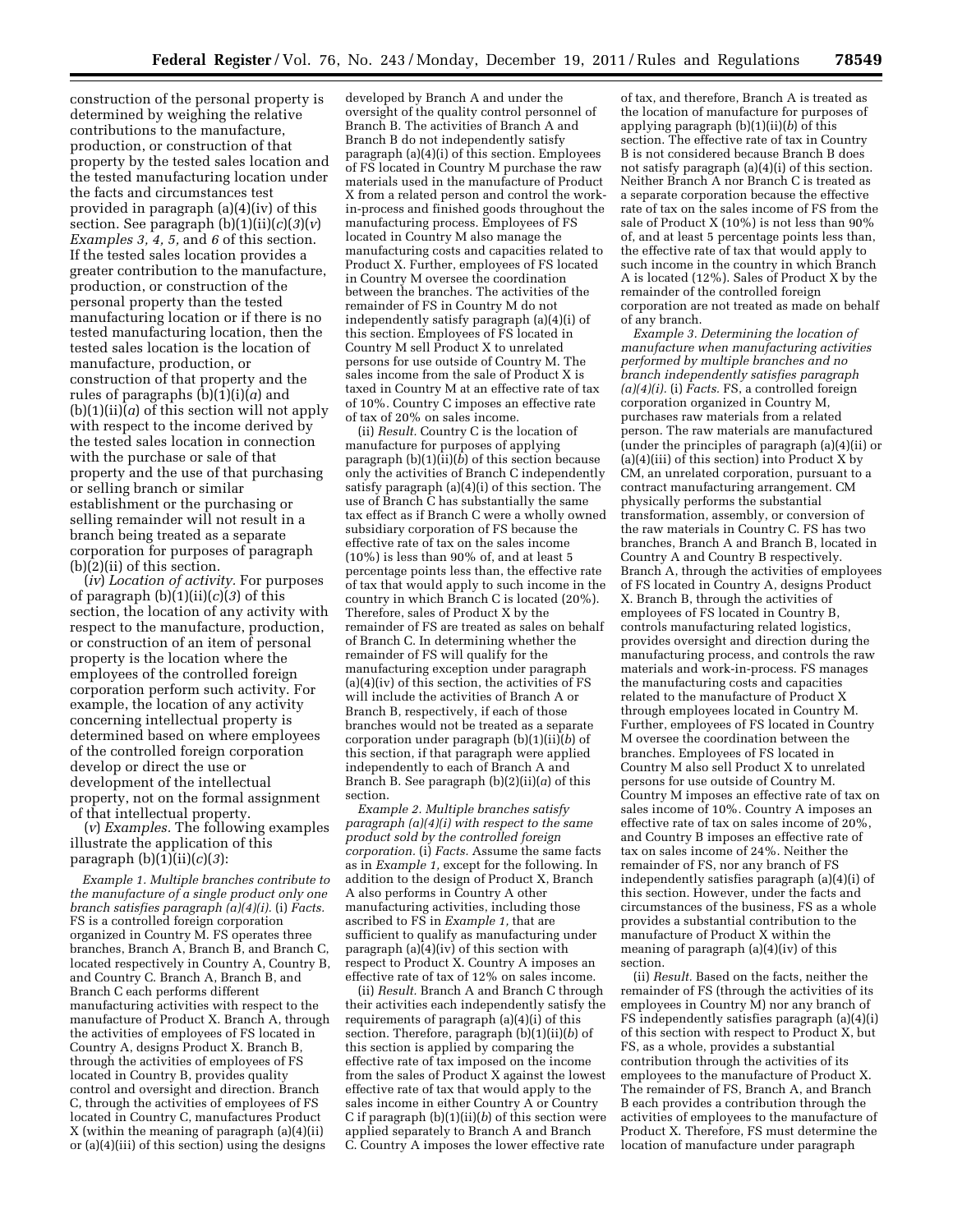(b)(1)(ii)(*c*)(*3*)(*iii*) of this section. The tested sales location is Country M because the selling activities with respect to Product X are carried on by the remainder of FS. The location of Branch A is the tested manufacturing location because the effective rate of tax imposed on FS's sales income by Country M (10%) is less than 90% of, and at least 5 percentage points less than, the effective rate of tax that would apply to such income in Country A (20%), and Country A has the lowest effective rate of tax among the manufacturing branches that would, after applying paragraph (b)(1)(ii)(*b*) of this section, be treated as a separate corporation. The activities of Branch B will be included in the contribution of Branch A for purposes of determining the location of manufacture of Product X because the effective rate of tax imposed on the sales income by Country M  $(10\%)$  is less than 90% of, and at least 5 percentage points less than, the effective rate of tax that would apply to such income in Country B (24%). Under the facts and circumstances of the business, the activities of the remainder of FS would not provide a greater contribution to the manufacture of Product X than the activities of Branch A and Branch B, considered together. Therefore, the location of manufacture is Country A, the location of Branch A.

*Example 4. Manufacturing activities performed by multiple branches, no branch independently satisfies paragraph (a)(4)(i), selling activities carried on by remainder of the controlled foreign corporation, remainder contribution includes branch manufacturing activities.* (i) *Facts.* The facts are the same as *Example 3,* except that the effective rate of tax on sales income in Country B is 12%. In addition, under the facts of the particular business, the activities of employees of FS located in Country B and Country M, if considered together, would provide a greater contribution to the manufacture of Product X than the activities of employees of FS located in Country A.

(ii) *Result.* Based on the facts, neither the remainder of FS (through activities of its employees in Country M) nor any branch of FS independently satisfies paragraph (a)(4)(i) of this section with respect to Product X, but FS, as a whole, provides a substantial contribution through the activities of its employees to the manufacture of Product X. The remainder of FS, Branch A, and Branch B each provide a contribution through the activities of their employees to the manufacture of Product X. Therefore, FS must determine the location of manufacture under paragraph (b)(1)(ii)(*c*)(*3*)(*iii*) of this section. The tested sales location is Country M because the selling activities with respect to Product X are carried on by the remainder of FS. The location of Branch A is the tested manufacturing location because the effective rate of tax imposed on FS's sales income by Country M (10%) is less than 90% of, and at least 5 percentage points less than, the effective rate of tax that would apply to such income in Country A (20%), and Branch A is the only branch that would, after applying paragraph (b)(1)(ii)(*b*) of this section, be treated as a separate corporation. The activities of Branch B will be included in the contribution of the remainder of FS for

purposes of determining the location of manufacture of Product X because the effective rate of tax imposed on the sales income by Country M  $(10\%)$  is not less than 90% of, and at least 5 percentage points less than, the effective rate of tax that would apply to such income in Country B (12%). Under a facts and circumstances analysis, considered together, the activities of Branch B and the remainder of FS would provide a greater contribution to the manufacture of Product X than the activities of Branch A. Therefore, the rules of paragraph (b)(1)(ii)(a) of this section will not apply with respect to the income derived by the remainder of FS in connection with the sale of Product X, and neither Branch A nor Branch B will be treated as a separate corporation for purposes of paragraph  $(b)(2)(ii)$  of this section.

*Example 5. Manufacturing activities performed by multiple branches, no branch independently satisfies paragraph (a)(4)(i), sales carried on by remainder of the controlled foreign corporation and a sales branch.* (i) *Facts.* The facts are the same as *Example 3,* except that sales of Product X are also carried on through Branch D in Country D, and Country D imposes a 16% effective rate of tax on sales income. In addition, under the facts and circumstances of the business, the activities of employees of FS located in Country A and Country M, considered together, would provide a greater contribution to the manufacture of Product X than the activities of employees of FS located in Country B.

(ii) *Result.* Based on the facts, neither the remainder of FS nor any branch of FS independently satisfies paragraph (a)(4)(i) of this section with respect to Product X, but FS, as a whole, provides a substantial contribution through the activities of its employees to the manufacture of Product X. The remainder of FS, Branch A, and Branch B each provide a contribution through the activities of their employees to the manufacture of Product X. Therefore, FS must determine the location of manufacture under paragraph (b)(1)(ii)(*c*)(*3*)(*iii*) of this section. Further, pursuant to paragraph  $(b)(1)(ii)(c)(1)$  of this section, paragraph  $(b)(1)(ii)(c)(3)(iii)$  of this section must be applied separately to the sales income derived by the remainder of FS and Branch D respectively. The results with respect to the income derived by the remainder of FS in connection with the sale of Product X in this *Example 5* are the same as in *Example*  3. However, paragraph  $(b)(1)(ii)(c)(3)(iii)$  of this section must also be applied with respect to Branch D because the sale of Product X is also carried on through Branch D. Thus, for purposes of that sales income, the location of Branch D is the tested sales location. The location of Branch B is the tested manufacturing location because the effective rate of tax imposed on Branch D's sales income by Country D (16%) is less than 90% of, and at least 5 percentage points less than, the effective rate of tax that would apply to such income in Country B (24%), and Branch B is the only branch that would, after applying paragraph (b)(1)(ii)(*b*) of this section, be treated as a separate corporation. The manufacturing activities performed in Country M by the remainder of FS and the

manufacturing activities performed in Country A by Branch A will be included in Branch D's contribution to the manufacture of Product X for purposes of determining the location of manufacture of Product X with respect to Branch D's sales income because the effective rate of tax imposed on the sales income by Country D  $(16\bar{\%})$  is not less than 90% of, and at least 5 percentage points less than, the effective rate of tax that would apply to such income in Country M (10%) and Country A (20%). Under the facts and circumstances of the business, the activities of Branch D, Branch A, and the remainder of FS, considered together, would provide a greater contribution to the manufacture of Product X than the activities of Branch B. Therefore, the rules of paragraph (b)(1)(ii)(*a*) of this section will not apply with respect to the income derived by Branch D in connection with the sale of Product X and the use of Branch D to sell Product X will not result in a branch being treated as a separate corporation for purposes of paragraph  $(b)(2)(ii)$  of this section.

*Example 6. Determining the location of manufacture when employees of remainder of controlled foreign corporation travel to location of unrelated contract manufacturer to perform manufacturing activities.* (i) *Facts.*  FS, a controlled foreign corporation organized in Country M, purchases raw materials from a related person. The raw materials are manufactured (under the principles of paragraph (a)(4)(ii) or (a)(4)(iii) of this section) into Product X by CM, an unrelated corporation, pursuant to a contract manufacturing arrangement. CM physically performs the substantial transformation, assembly, or conversion of the raw materials in Country C. Employees of FS located in Country M sell Product X to unrelated persons for use outside of Country M. Employees of FS located in Country M engage in product design, manage the manufacturing costs and capacities with respect to Product X, and direct the use of intellectual property for the purpose of manufacturing Product X. Quality control and oversight and direction of the manufacturing process are conducted in Country C by employees of FS who are employed in Country M but who regularly travel to Country C. Branch A, located in Country A, is the only branch of FS. Product design with respect to Product X conducted by employees of FS located in Country A is supplemental to the bulk of the design work, which is done by employees of FS located in Country M. At all times, employees of Branch A control the raw materials, work-in-process and finished goods. Employees of FS located in Country A also control manufacturing related logistics with respect to Product X. Country M imposes an effective rate of tax on sales income of 10%. Country A imposes an effective rate of tax on sales income of 20%. Neither the remainder of FS nor Branch A independently satisfies paragraph (a)(4)(i) of this section. However, under the facts and circumstance of the business, FS as a whole (including Branch A) provides a substantial contribution to the manufacture of Product X within the meaning of paragraph (a)(4)(iv) of this section.

(ii) *Result.* Based on the facts, neither the remainder of FS nor Branch A independently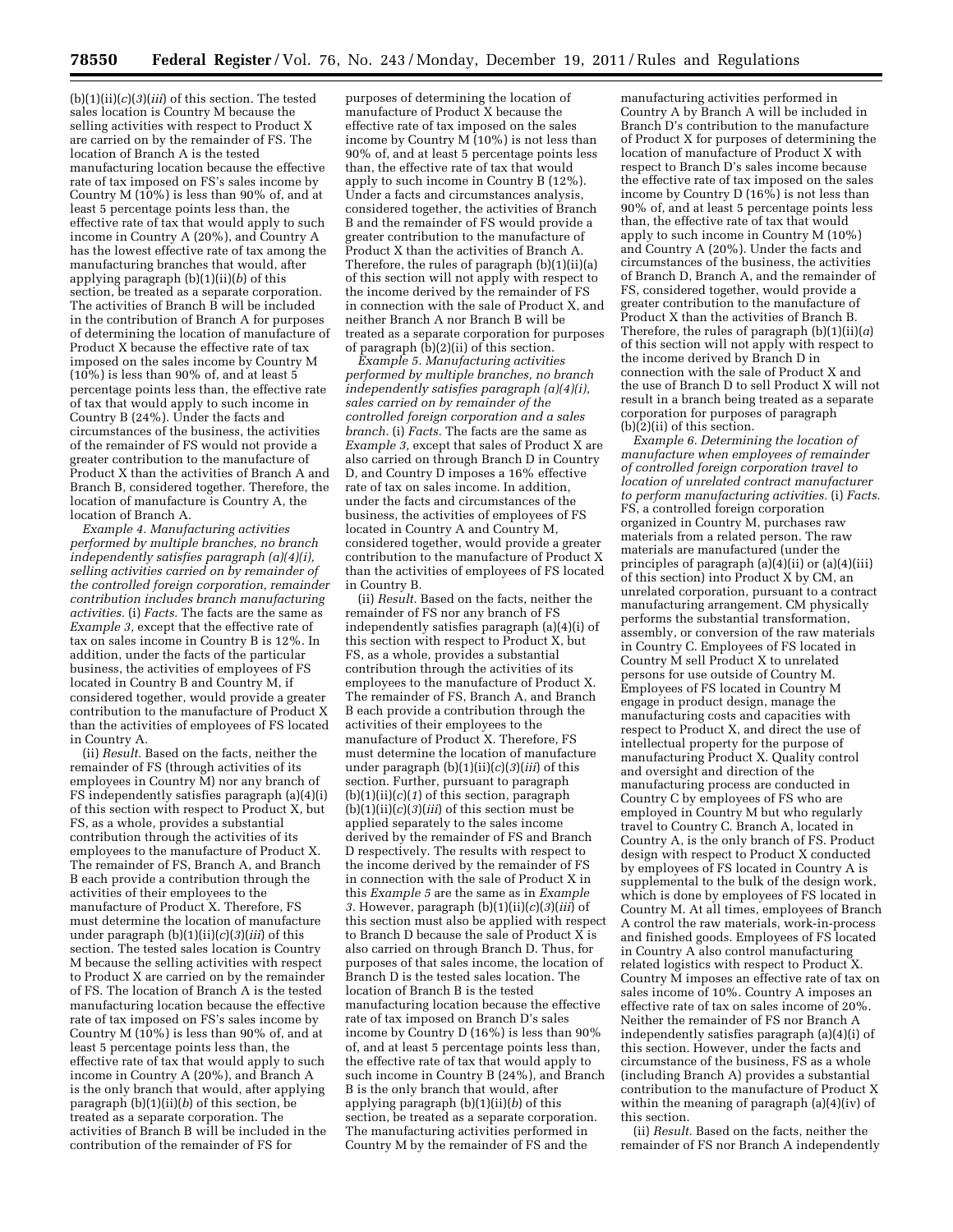satisfies paragraph (a)(4)(i) of this section with respect to Product X, but FS, as a whole, provides a substantial contribution through the activities of its employees to the manufacture of Product X. The remainder of FS and Branch A each provide a contribution through the activities of employees to the manufacture of Product X. Therefore, FS must determine the location of manufacture under paragraph (b)(1)(ii)(*c*)(*3*)(*iii*) of this section. The tested sales location is Country M because the selling activities with respect to Product X are carried on by the remainder of FS. The tested manufacturing location is the location of Branch A because the effective rate of tax imposed on the remainder of FS's sales income by Country M (10%) is less than 90% of, and at least 5 percentage points less than, the effective rate of tax that would apply to such income in Country A (20%), and Branch A is the only branch that would, after applying paragraph (b)(1)(ii)(*b*) of this section, be treated as a separate corporation. Although the activities of traveling employees are considered in determining whether FS, as a whole, makes a substantial contribution to the manufacture of Product X under paragraph (a)(4)(iv) of this section, the activities of the employees of FS that are performed in Country C are not taken into consideration in determining whether Country M, the jurisdiction under the laws of which FS is organized, is the location of manufacture under paragraph (b)(1)(ii)(*c*)(*3*)(*iii*) of this section. Activities of employees performed outside the jurisdiction in which the controlled foreign corporation is organized and outside a location in which the controlled foreign corporation maintains a branch or similar establishment, are not considered in determining the location of manufacture. Under the facts and circumstances of the business, the activities of employees of FS performed in Country M do not provide a greater contribution to the manufacture of Product X than the activities of employees of FS performed in Country A. Therefore, the location of manufacture is Country A, the location of Branch A.

(*4*) *Use of more than one branch to manufacture, produce, construct, grow, or extract separate items of personal property.* For purposes of paragraphs (b)(1)(ii)(*c*)(*2*) and (b)(1)(ii)(*c*)(*3*) of this section, an item of personal property refers to an individual unit of personal property rather than a type or class of personal property.

- (2) \* \* \*
- (i) \* \* \*

(*b*) *Activities treated as performed on behalf of the remainder of corporation.*  (*1*) With respect to purchasing or selling activities performed by or through the branch or similar establishment, such purchasing or selling activities will, with respect to personal property manufactured, produced, constructed, grown, or extracted by the remainder of the controlled foreign corporation, be treated as performed on behalf of the remainder of the controlled foreign corporation.

(*2*) With respect to purchasing or selling activities performed by or through the branch or similar establishment, such purchasing or selling activities will, with respect to personal property (other than property described in paragraph (b)(2)(i)(*b*)(*1*) of this section) purchased or sold, or purchased and sold, by the remainder of the controlled foreign corporation (or any branch treated as the remainder of the controlled foreign corporation), be treated as performed on behalf of the remainder of the controlled foreign corporation.

\* \* \* \* \*

(*a*) *Treatment as separate corporations.* The branch or similar establishment will be treated as a wholly owned subsidiary corporation of the controlled foreign corporation, and such branch or similar establishment will be deemed to be incorporated in the country in which it is located. For purposes of applying the rules of this paragraph (b)(2)(ii), a branch or similar establishment of a controlled foreign corporation treated as a separate corporation purchasing or selling on behalf of the remainder of the controlled foreign corporation under paragraph (b)(2)(ii)(*b*) of this section, or the remainder of the controlled foreign corporation treated as a separate corporation purchasing or selling on behalf of a branch or similar establishment of the controlled foreign corporation under paragraph (b)(2)(ii)(*c*) of this section, will include the activities of any other branch or similar establishment or remainder of the controlled foreign corporation that would not be treated as a separate corporation (apart from the branch or similar establishment of a controlled foreign corporation that is treated as performing purchasing or selling activities on behalf of the remainder of the controlled foreign corporation under paragraph (b)(2)(ii)(*b*) of this section or the remainder of the controlled foreign corporation that is treated as performing purchasing or selling activities on behalf of the branch or similar establishment under paragraph (b)(2)(ii)(*c*) of this section) if the effective rate of tax imposed on the income of the purchasing or selling branch or similar establishment, or purchasing or selling remainder of the controlled foreign corporation, were tested under the principles of paragraph (b)(1)(i)(*b*) or (b)(1)(ii)(*b*) of this section against the effective rate of tax that would apply to such income if it were considered derived by such other branch or similar

establishment or the remainder of the controlled foreign corporation.

(*b*) *Activities treated as performed on behalf of the remainder of corporation.*  (*1*) With respect to purchasing or selling activities performed by or through the branch or similar establishment, such purchasing or selling activities will, with respect to personal property manufactured, produced, constructed, grown, or extracted by the remainder of the controlled foreign corporation, be treated as performed on behalf of the remainder of the controlled foreign corporation.

(*2*) With respect to purchasing or selling activities performed by or through the branch or similar establishment, such purchasing or selling activities will, with respect to personal property (other than property described in paragraph (b)(2)(ii)(*b*)(*1*) of this section) purchased or sold, or purchased and sold, by the remainder of the controlled foreign corporation (or any branch treated as the remainder of the controlled foreign corporation), be treated as performed on behalf of the remainder of the controlled foreign corporation.

\* \* \* \* \* (*d*) [Reserved].

(*e*) *Comparison with ordinary treatment.* Income derived by a branch or similar establishment, or by the remainder of the controlled foreign corporation, will not be foreign base company sales income under paragraph (b) of this section if the income would not be foreign base company sales income if it were derived by a separate controlled foreign corporation under like circumstances.

\* \* \* \* \* (4) *Illustrations.* The application of this paragraph (b) may be illustrated by the following examples:

\* \* \* \* \* *Example 3.* (i) *Facts.* Corporation E, a controlled foreign corporation incorporated under the laws of foreign Country X, is a wholly owned subsidiary of Corporation D, also a controlled foreign corporation incorporated under the laws of Country X. Corporation E maintains Branch B in foreign Country Y. Both corporations use the calendar year as the taxable year. In 1964, Corporation E's sole activity, carried on through Branch B, consists of the purchase of articles manufactured in Country X by Corporation D, a related person, and the sale of the articles through Branch B to unrelated persons. One hundred percent of the articles sold through Branch B are sold for use outside Country X and 90% are also sold for use outside of Country Y. The income of Corporation E derived by Branch B from such transactions is taxed to Corporation E by Country X only at the time Corporation E distributes such income to Corporation D and

 $(ii) * * * *$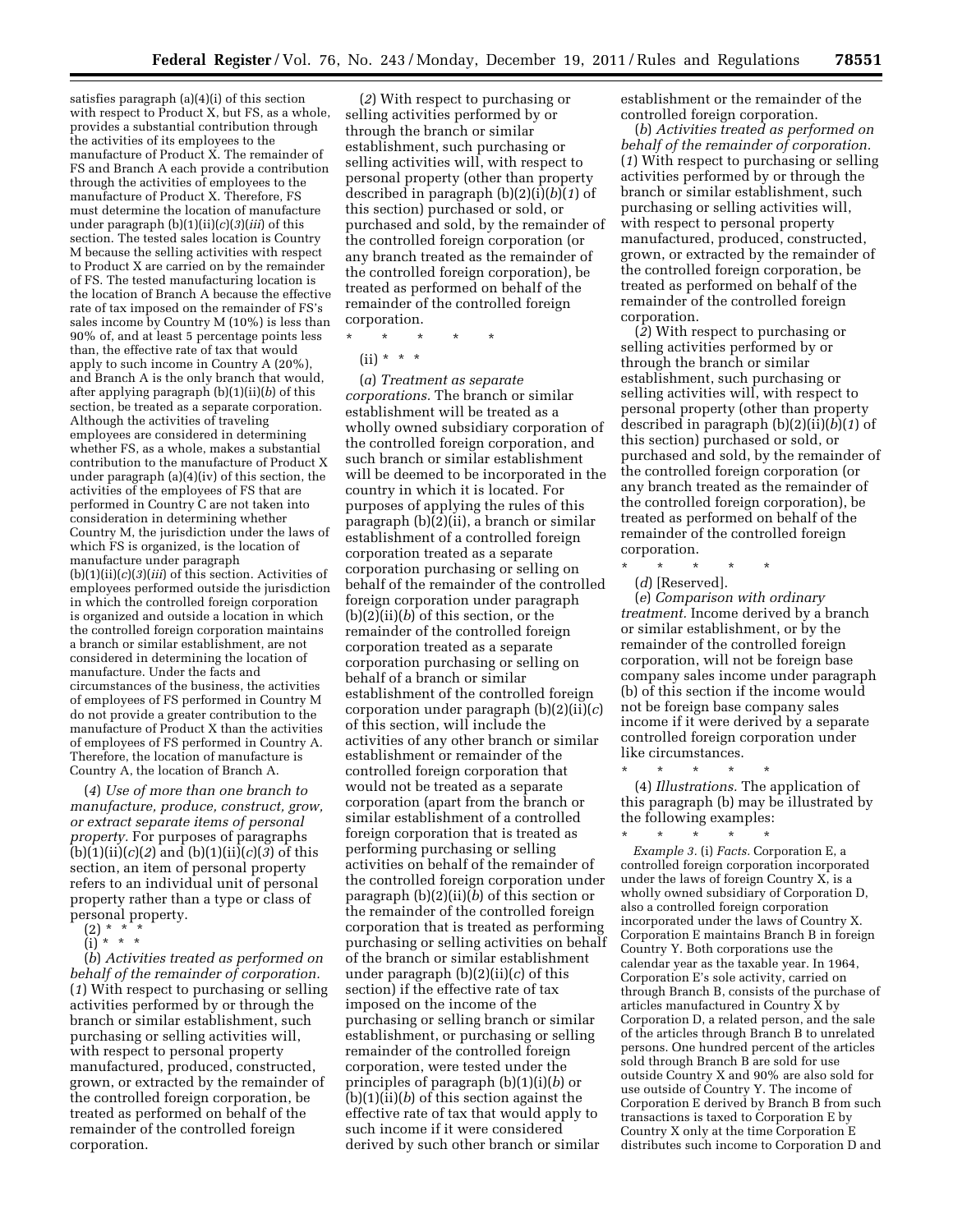is taxed on the basis of what the tax (a 40% effective rate) would have been if the income had been derived in 1964 by Corporation E from sources within Country X from doing business through a permanent establishment therein. Country Y levies an income tax at an effective rate of 50% on income derived from sources within such country, but the income of Branch B for 1964 is effectively taxed by Country Y at a 5% rate since under the laws of such country, only 10% of Branch B's income is derived from sources within such country. Corporation E makes no distributions to Corporation D in 1964.

(ii) *Result.* In determining foreign base company sales income of Corporation E for 1964, Branch B is treated as a separate wholly owned subsidiary corporation of Corporation E, the 5% rate of tax being less than 90% of, and at least 5 percentage points less than the 40% rate. Income derived by Branch B, treated as a separate corporation, from the purchase from a related person (Corporation D), of personal property manufactured outside of Country Y and sold for use, disposition, or consumption outside of Country Y constitutes foreign base company sales income. If, instead, Corporation D were unrelated to Corporation E, none of the income would be foreign base company sales income because Corporation E would be purchasing from and selling to unrelated persons and if Branch B were treated as a separate corporation it would likewise be purchasing from and selling to unrelated persons. Alternatively, if Corporation D were related to Corporation E, but Branch B manufactured the articles prior to sale under the principles of paragraph (a)(4)(iv) of this section, the income would not be foreign base company sales income because Branch B, treated as a separate corporation, would qualify for the manufacturing exception under paragraph (a)(4) of this section.

*Example 8. Uniformly applicable incentive tax rate in one country.* (i) *Facts.* FS is a controlled foreign corporation organized in Country M. FS operates one branch, Branch A, located in Country A. Branch A manufactures Product X within the meaning of paragraph  $(a)(4)(ii)$  or  $(a)(4)(iii)$  of this section. Raw materials used in the manufacture of Product X are purchased by FS from an unrelated person. FS engages in activities in Country  $\tilde{M}$  to sell Product X to a related person for use outside of Country M. Employees of FS located in Country M carry on only sales functions. The effective rate imposed in Country M on the income from the sale of Product X is 10%. Country A generally imposes an effective rate of tax on income of 20%, but imposes a uniformly applicable incentive rate of tax of 10% on manufacturing income and related sales income.

(ii) *Result.* The use of Branch A to manufacture Product X does not have substantially the same tax effect as if Branch A were a wholly owned subsidiary corporation of FS because the effective rate of tax on FS's sales income from the sale of Product X in Country M (10%) is not less than 90% of, and at least 5 percentage points less than, the effective rate of tax that would

apply to such income in the country in which Branch A is located (10%). Consequently, pursuant to paragraph (b)(1)(ii)(*b*) of this section, Branch A is not treated as a separate corporation apart from the remainder of FS for purposes of determining foreign base company sales income.

*Example 9. Manufacturing activities performed by multiple branches, no branch independently satisfies paragraph (a)(4)(i), selling activities carried on by remainder of the controlled foreign corporation, some branch manufacturing activities included in remainder contribution.* (i) *Facts.* FS, a controlled foreign corporation organized in Country M, has three branches, Branch A, Branch B, and Branch C, located in Country A, Country B, and Country C respectively. FS purchases raw materials from a related person. The raw materials are manufactured (under the principles of paragraph (a)(4)(ii) or  $(a)(4)(iii)$  of this section) into Product X by CM, an unrelated corporation, pursuant to a contract manufacturing arrangement. CM physically performs the substantial transformation, assembly, or conversion required to manufacture Product X outside of FS's country of organization. FS manages the manufacturing costs and capacities with respect to the manufacture of Product X through employees located in Country M. Further, employees of FS located in Country M oversee the coordination between the branches. Branch A, through the activities of employees of FS located in Country A, designs Product X, controls manufacturing related logistics, and controls the raw materials and work-in-process during the manufacturing process. Branch B, through the activities of employees of FS located in Country B, provides quality control. Branch C, through the activities of employees of FS located in Country C, provides oversight and direction during the manufacturing process. Employees of FS located in Country M sell Product X to unrelated persons for use outside of Country M. Country M imposes an effective rate of tax on sales income of 10%. Country A imposes an effective rate of tax on sales income of 12%, Country B imposes an effective rate of tax on sales income of 24%, and Country C imposes an effective rate of tax on sales income of 25%. None of the remainder of FS, Branch A, Branch B, or Branch C independently satisfies paragraph (a)(4)(i) of this section. However, under the facts and circumstances of the business, FS, as a whole, provides a substantial contribution to the manufacture of Product X within the meaning of paragraph (a)(4)(iv) of this section. Under the facts and circumstances of the business, the activities of the remainder of FS and Branch A, if considered together, would not provide a greater contribution to the manufacture of Product X than the activities of Branch B and Branch C, if considered together. Under the facts and circumstances of the business, however, the activities of the employees of the remainder of FS and Branch A, if considered together, would constitute a substantial contribution to the manufacture of Product X.

(ii) *Result.* Based on the facts, neither the remainder of FS (through activities of its

employees in Country M) nor any branch of FS independently satisfies paragraph (a)(4)(i) of this section with respect to Product X, but FS, as a whole, provides a substantial contribution through the activities of its employees to the manufacture of Product X. The remainder of FS, Branch A, Branch B, and Branch C each provide a contribution through the activities of employees to the manufacture of Product X. Therefore, FS must determine the location of manufacture under paragraph (b)(1)(ii)(*c*)(*3*)(*iii*) of this section. The tested sales location is Country M because the selling activities with respect to Product X are carried on by the remainder of FS. The location of Branch B is the tested manufacturing location because the effective rate of tax imposed on FS's sales income by Country M (10%) is less than 90% of, and at least 5 percentage points less than, the effective rate of tax that would apply to such income in Country B (24%), and Country B has the lowest effective rate of tax among the manufacturing branches that would, after applying paragraph (b)(1)(ii)(*b*) of this section, be treated as a separate corporation. The manufacturing activities performed in Country A by Branch A will be included in the contribution of the remainder of FS for purposes of determining the location of manufacture of Product X because the effective rate of tax imposed on the sales income by Country  $M(10\%)$  is not less than 90% of, and at least 5 percentage points less than, the effective rate of tax that would apply to such income in Country A (12%). The manufacturing activities performed in Country C by Branch C will be included in the contribution of Branch B for purposes of determining the location of manufacture of Product X because the effective rate of tax imposed on the sales income by Country M  $(10\%)$  is less than 90% of, and at least 5 percentage points less than, the effective rate of tax that would apply to such income in Country C (25%). Under the facts and circumstances of the business, the manufacturing activities of the remainder of FS and Branch A, considered together, would not provide a greater contribution to the manufacture of Product X than the activities of Branch B and Branch C, considered together. Therefore, the location of manufacture is Country B, the location of Branch B. In determining that Country B is the location of manufacture, it was determined that after applying paragraph (b)(1)(ii)(*b*) of this section Branch B would be treated as a separate corporation under paragraph  $(b)(1)(ii)(a)$  of this section for purposes of determining foreign base company sales income. To determine whether income from the sale of Product X is foreign base company sales income, the remainder of FS takes into account the activities of Branch A because, under paragraph (b)(2)(ii)(*a*) of this section, Branch A would not be treated as a separate corporation apart from FS. The remainder of FS is considered to have manufactured Product X under paragraph (a)(4)(i) of this section because the manufacturing activities of the remainder of FS and Branch A, considered together, would make a substantial contribution to the manufacture of Product X within the meaning of

<sup>\* \* \* \* \*</sup>